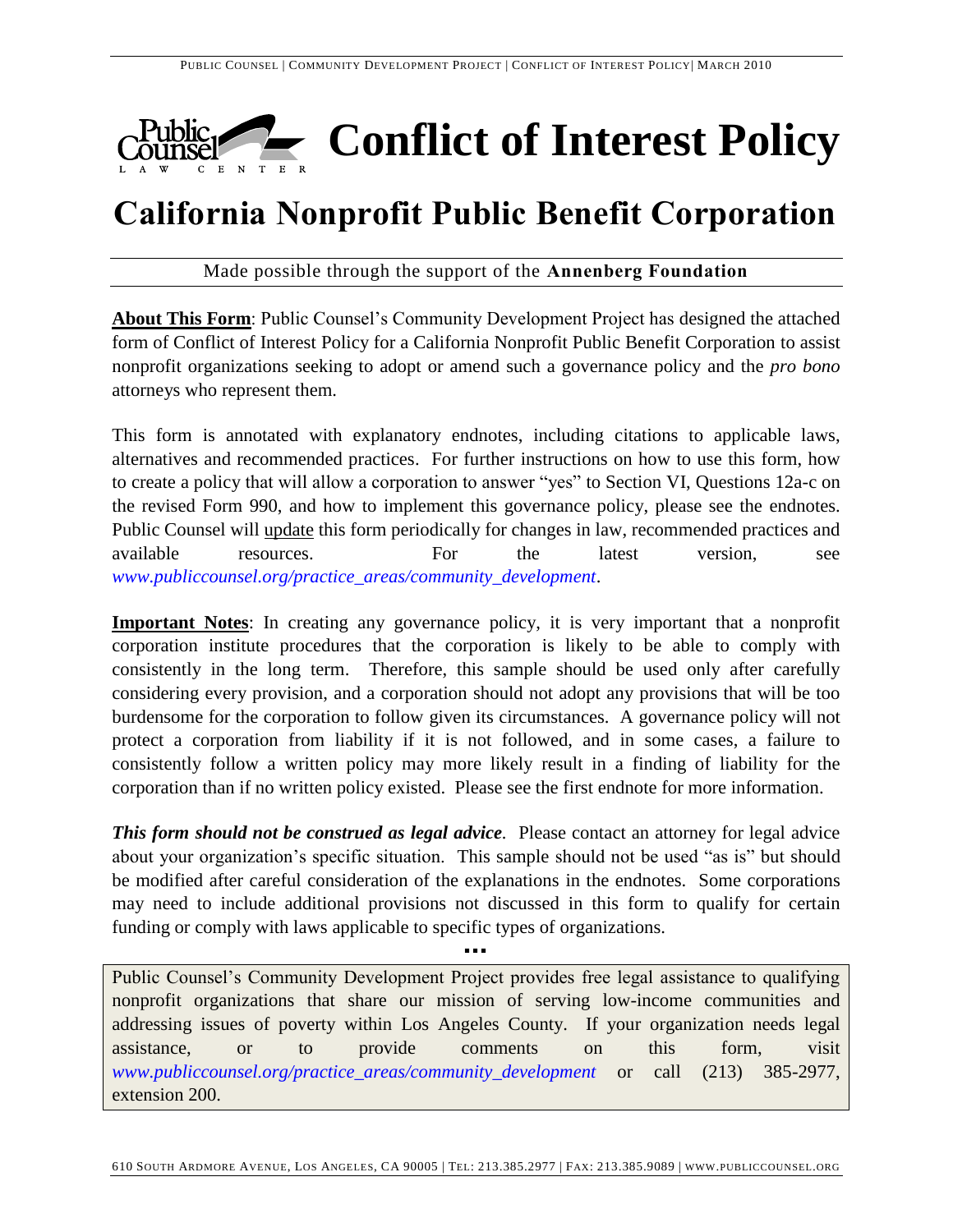# **FORM OF CONFLICT OF INTEREST AND ETHICS POLICY FOR A CALIFORNIA PUBLIC BENEFIT NONPROFIT CORPORATION**

<span id="page-1-0"></span>**\* \* \***

### [CONFLICT OF INTEREST](#page-11-0) *[AND ETHICS]* POLICY<sup>1</sup>

<span id="page-1-3"></span><span id="page-1-1"></span>OF

# **[NAME OF CORPORATION]**

### A California Nonprofit Public Benefit Corporation

# <span id="page-1-4"></span>**ARTICLE I. [INTRODUCTION AND PURPOSE](#page-11-1)**<sup>2</sup>

<span id="page-1-5"></span>**[Name of Corporation]** (the "Corporation") requires its directors, officers, employees and volunteers to observe high standards of business and personal ethics in the conduct of their duties and responsibilities. The Board of Directors (the "Board") of the Corporation, recognizing that it is entrusted with resources devoted to charitable purposes, has adopted this Conflict of Interest [and **Ethics**<sup>3</sup>] Policy (the "Policy"). The purpose of this Policy is to protect the Corporation's interest when it is contemplating entering into a transaction or arrangement that might benefit the private interest of a director, officer or other person in a position of authority within the Corporation. The Corporation strives to avoid conflicts of interest to ensure that it continues to operate in accordance with its tax-exempt purpose. This Policy is intended to [supplement](#page-13-0) but not replace any state and federal laws governing conflicts of interest applicable to nonprofit and charitable organizations. 4

### <span id="page-1-7"></span><span id="page-1-6"></span>**ARTICLE II. DEFINITIONS**

<span id="page-1-2"></span>**Section 1.** Duty of Loyalty [of Interested Persons.](#page-13-1)<sup>5</sup> Conflicts of interest can place personal interests at odds with the fiduciary "duty of loyalty" owed to the Corporation. The duty of loyalty requires that a director, manager, principal, officer, or member of a committee with governing board-delegated powers (each, an "Interested Person"), refrain from using his or her position for personal gain, and avoid acting on issues in which his or her personal or financial interests could conflict with the interests of the Corporation.

**Section 2. Direct and Indirect Conflicts of Interest.** Conflicts of interest arise from personal relationships or from a financial interest. Conflicts can arise either directly or indirectly. A direct conflict can arise where an Interested Person has a personal or financial interest in any matter involving the Corporation or has a financial or agency relationship (i.e., is a director, officer, manager, partner, associate, trustee or has a similar agency relationship) with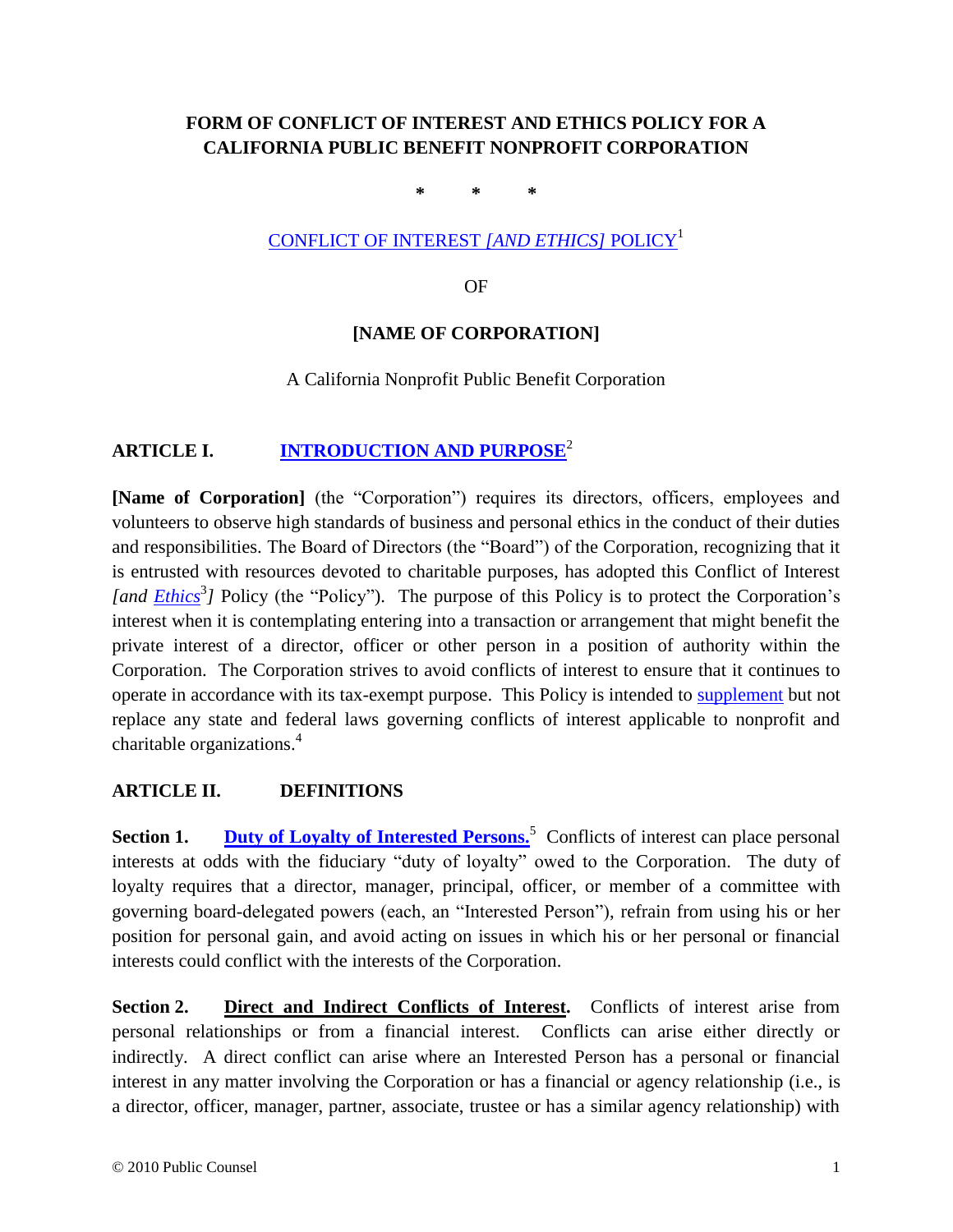an entity involved in a transaction or other business with the Corporation. An indirect conflict can arise where someone related to an Interested Person by business affiliation, or a "Family Member" (spouse, parents-in-law, ancestors, brothers and sisters (whether whole or half blood), children (whether natural or adopted), grandchildren, great-grandchildren, and spouses of brothers, sisters, children, grandchildren, and great-grandchildren) of the Interested Person has dealings with the Corporation. By way of example, an Interested Person has a financial interest if such person has, directly or indirectly, through business, investment or a Family Member:

- (a) an ownership or investment interest in any entity with which the Corporation has a transaction or arrangement;
- (b) a compensation arrangement with the Corporation or with any entity or individual with which the Corporation has a transaction or arrangement; or
- (c) a potential ownership or investment interest in, or compensation arrangement with, any entity or individual with which the Corporation is negotiating a transaction or arrangement.

Compensation includes direct and indirect remuneration as well as gifts or favors that are not insubstantial.

**Section 3. Potential and Actual Conflicts of Interest.** Acts that mix the personal or financial interests of an Interested Person with the interests of the Corporation are indicative of a conflict of interest. Not every potential conflict is an actual conflict, however. An Interested Person who has a financial interest in a matter involving the Corporation may have a conflict of interest requiring application of the mitigating procedures described in this Policy only if the appropriate party designated in Article III, Section 3 decides that such a potential conflict of interest is actual or material. However, acts that even have the appearance of a conflict of interest can be damaging to the reputation of the Corporation. Consequently, the Corporation seeks to avoid potential and actual conflicts of interest, as well as the appearance of conflicts.

**Section 4. Activities that May Present a Conflict of Interest.** The following is a nonexclusive list of the types of activities that may present a conflict of interest and should be disclosed in accordance with Article III.

- (a) **Adverse Interest.** Participation by an Interested Person in decisions or negotiations related to a contract, transaction or other matter between the Corporation and: (i) the Interested Person; (ii) an entity in which the Interested Person or a Family Member of such person has financial interest; or (iii) an entity with which the Interested Person has an agency relationship.
- (b) **Competing Interests.** Competition by an Interested Person, either directly or indirectly, with the Corporation in the purchase or sale of property or property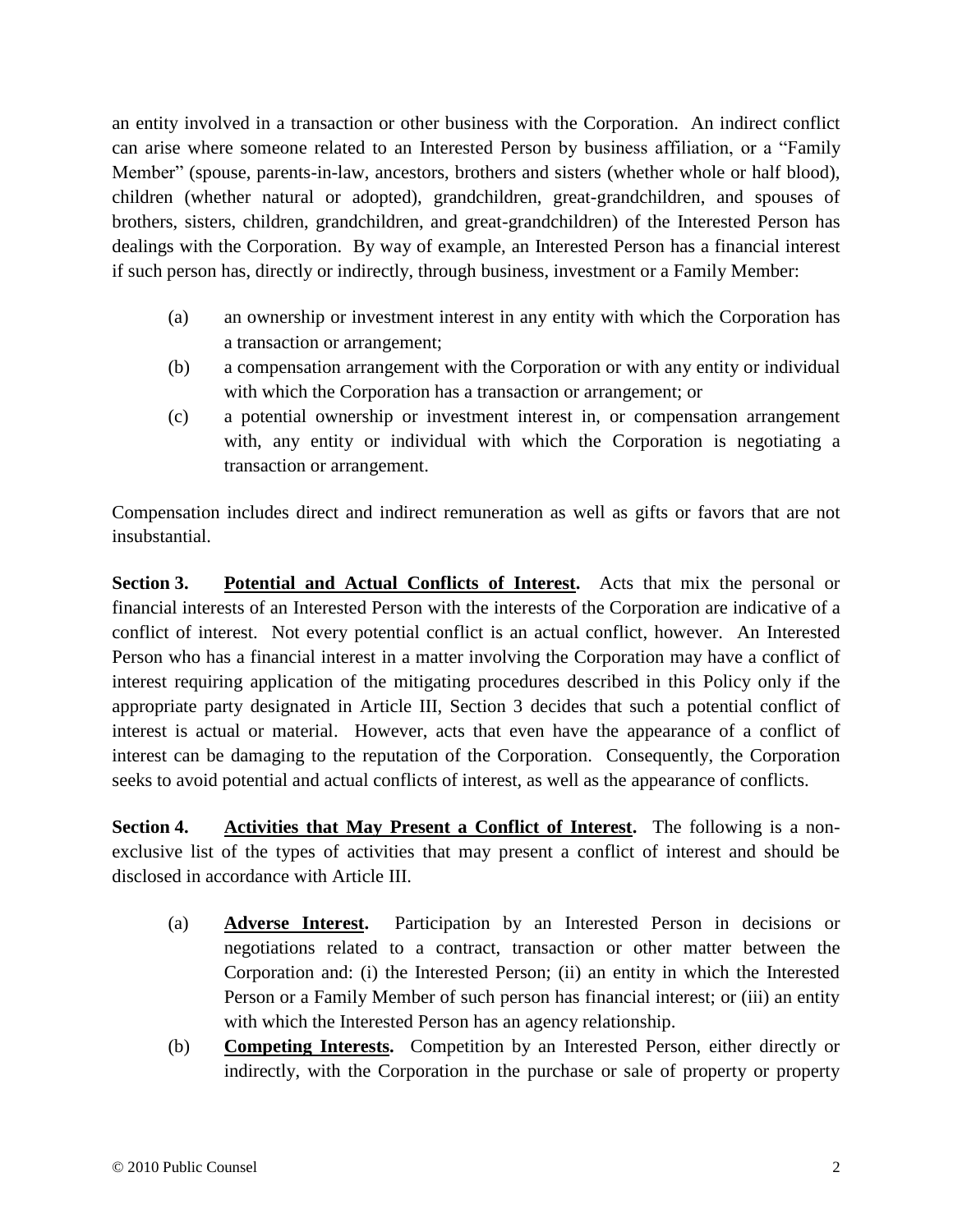rights, interests, or services, or, in some instances, competition directly for the same donor or external resources.

- (c) **Use of Resources.** Use of the Corporation's resources (for example, staff, contracts, donor lists, or name) for personal purposes of the Interested Person or a Family Member of such person.
- (d) **Inside Information.** Disclosure or exploitation by an Interested Person of information pertaining to the Corporation's business for the personal profit or advantage of such person or a Family Member of such person or a person/entity with whom the Interested Person has an agency relationship.

**Section 5. Disclosure.** The primary obligation of any person subject to this Policy who may be involved in a conflict of interest situation is to bring it to the attention of those designated under the disclosure procedures in Article III so that the potential conflict can be evaluated and addressed. An Interested Person should not make the decision about whether a conflict of interest exists unilaterally.

### **ARTICLE III. [PROCEDURES TO DISCLOSE AND RESOLVE CONFLICTS](#page-13-2)<sup>6</sup>**

### **Section 1. Duty to Self-Disclose.**

- <span id="page-3-0"></span>(a) An Interested Person shall make an appropriate disclosure of all material facts, including the existence of any financial interest, at any time that any actual or potential conflict of interest *[or ethical question]* arises. This disclosure obligation includes instances in which an Interested Person who is a director knows of the potential for a self dealing transaction as described in Section 4, or a transaction involving common directorship as described in Section 7, related to his or her interests. It also includes instances in which the Interested Person plans not to attend a meeting of the Board or a Board committee with governing boarddelegated powers (a "Committee") at which he or she has reason to believe that the Board or Committee will act regarding a matter about which he or she may have a conflict. Depending on the circumstances, this disclosure may be made to *[designate [the appropriate persons to receive disclosure](#page-13-3) such as the Chairperson of the Board or the Chairperson of the Audit Committee or other]*, or, if the potential conflict of interest first arises in the context of a Board or Committee meeting, the entire Board or the members of the Committee considering the proposed transaction or arrangement that relates to the actual or possible conflict of interest *[or ethical question]*. 7
- <span id="page-3-1"></span>(b) In addition, Interested Persons shall, in accordance with Article VI, make an annual disclosure of on-going relationships and interests that may present a conflict of interest.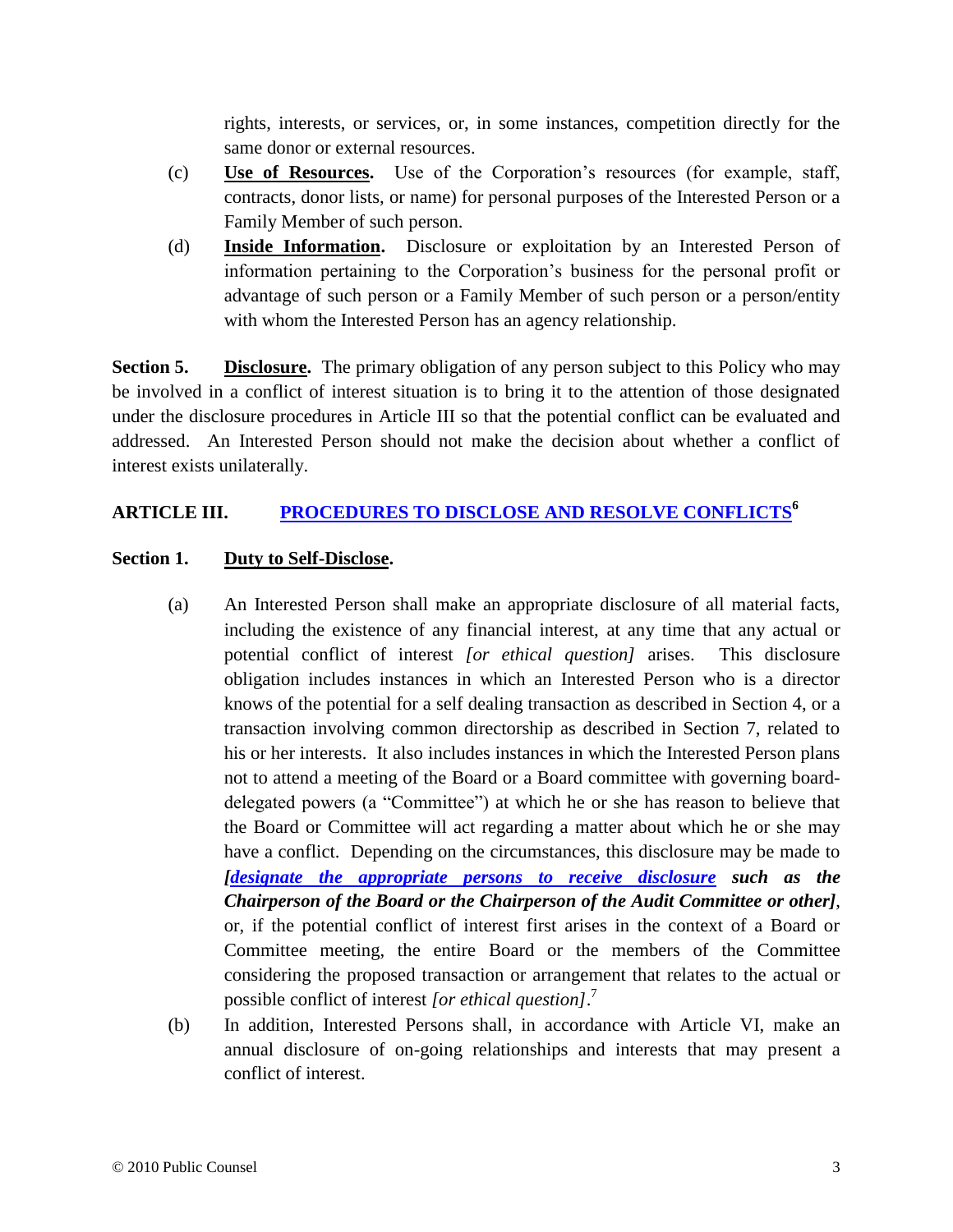**Section 2. Disclosure of Conflicts of Others.** If an Interested Person becomes aware of any potential self dealing or common directorship transaction or other conflict of interest involving another Interested Person, he or she should report it in accordance with the requirements of this Article III.

# <span id="page-4-0"></span>**Section 3. [Evaluation of Potential Conflict.](#page-14-0)** 8

- (a) After disclosure of all material facts and any follow-up discussion with the Interested Person with a potential conflict of interest, a determination must be made about whether a material financial interest, self dealing transaction or other kind of actual conflict exists. If the potential conflict is first disclosed during a Board or Committee meeting at which the Interested Person with the potential conflict is in attendance, the Interested Person shall leave the meeting while the determination of whether a conflict of interest exists is either discussed and voted upon or referred to Committee for further consideration. In either event, the decision-making body will evaluate the disclosures by the Interested Person, and will determine on a case-by-case basis whether the disclosed activities constitute an actual conflict of interest. If the disclosure is made outside of the context of a meeting, then the determination of whether a conflict exists will be referred to *[designate the decision-making body such as the Audit Committee, the Executive Committee, the Governance Committee or other]* for decision and action. Factors the decision-making body may consider when determining whether an actual conflict exists include (i) the proximity of the Interested Person to the decision-making authority of the other entity involved in the transaction, (ii) whether the amount of the financial interest or investment is *[de minimis](#page-14-1)<sup>9</sup>* relative to the overall financial situation of the Corporation, and (iii) the degree to which the Interested Person might benefit personally if a particular transaction were approved.
- <span id="page-4-1"></span>(b) If it is determined that an actual conflict of interest exists which also constitutes a "self dealing" transaction as described in Section 4, then the transaction or matter in question can only be authorized if approved by the vote described in Section 6(a) after the Corporation has followed the procedures set forth in Section 5.
- (c) If it is determined that an actual conflict of interest exists which is not a "self dealing" transaction, but involves participation by the Interested Person in decisions or negotiations related to a material contract, transaction or other matter between the Corporation on the one hand and (i) the Interested Person, (ii) an entity in which the Interested Person or a Family Member of such person has financial interest, or (iii) an entity with which the Interested Person has an agency relationship on the other hand, then the matter in question can only be authorized if approved by the vote described in Section 6(b) after the Corporation has followed the procedures set forth in Section 5.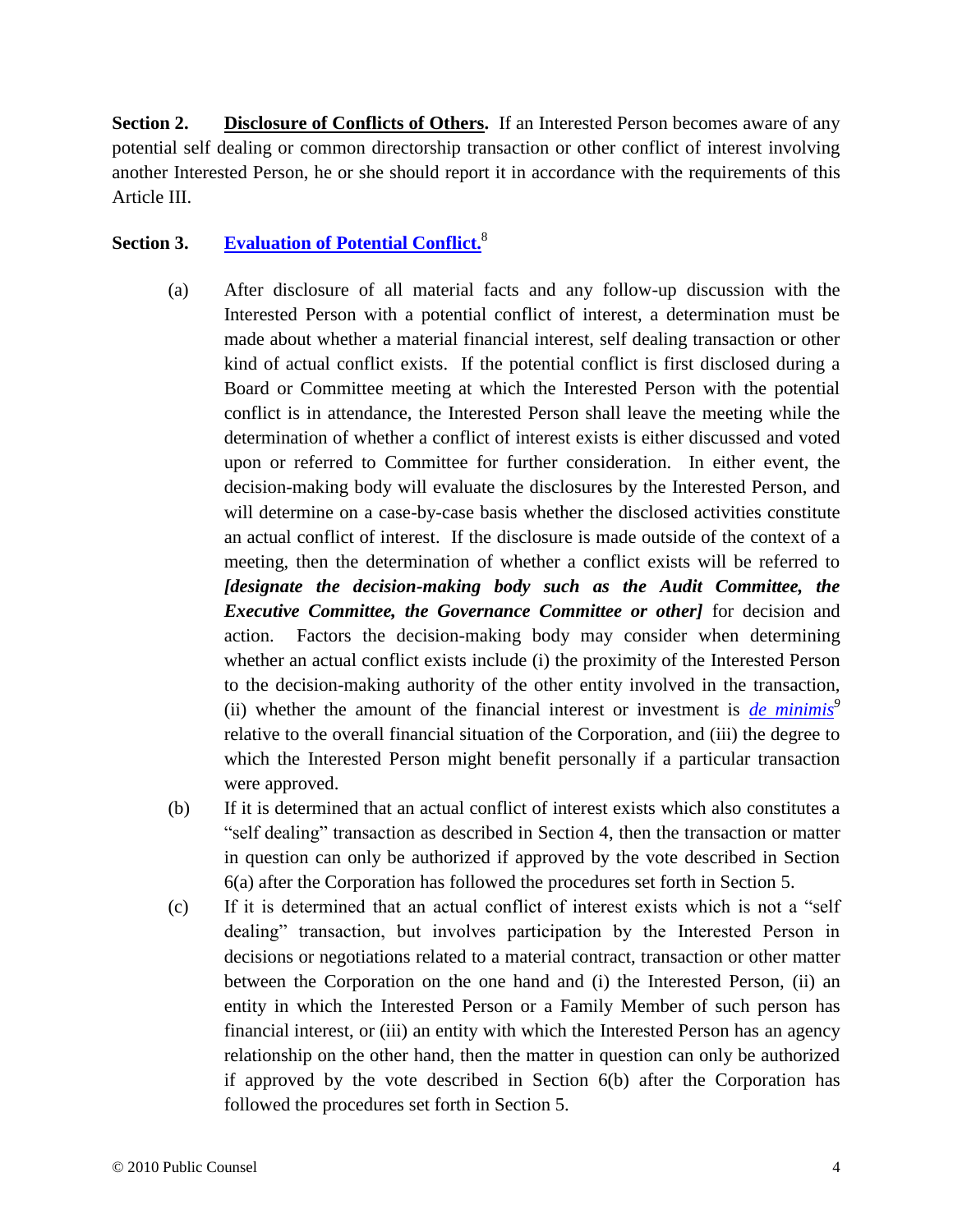(d) In all other circumstances where it is determined that an actual conflict of interest exists, the decision-making body will recommend an appropriate course of action to protect the interests of the Corporation. All disclosures and the outcome of the deliberation about whether a conflict of interest exists will be recorded in the minutes of the appropriate deliberative meeting.

### **Section 4. ["Self Dealing" Transactions of Directors.](#page-14-2)**<sup>10</sup>

- <span id="page-5-1"></span><span id="page-5-0"></span>(a) Section 5233 of the California Corporations Code requires that certain procedures be followed in order for the Board to approve any specific transaction that involves "self dealing" on the part of a director. Section 5233 defines self dealing as a transaction in which a director has a material financial interest (an "interested director"). Section 5233 requires that self dealing transactions be approved by a greater vote than other Board actions, as described in Section 6(a).
- (b) The following are exempt from the approval requirements of section 5233 (and therefore the Corporation need not obtain the vote described in Section 6(a)): (i) approval of an action fixing the compensation of a director as a director or officer; (ii) good faith approval, without unjustified favoritism, of a charitable program of which a director or a director's Family Member(s) are among the intended beneficiaries; and (iii) a transaction about which an interested director had no actual knowledge involving an amount that does not exceed the lesser of one percent of the gross receipts of the Corporation for the preceding fiscal year or \$100,000.

**Section 5. Procedures for Addressing a Conflict of Interest.** Prior to voting on a contract, transaction or matter in which an actual conflict of interest is found to exist, the Board or Committee will follow the procedures described in this Section 5.

- (a) The Interested Person may make a presentation at the Board or Committee meeting at which such transaction is being considered, but after the presentation, he or she shall leave the meeting during the discussion of, and the vote on, the transaction or arrangement involving the possible conflict of interest.
- (b) The Chairperson of the Board or Committee shall, if appropriate, appoint a disinterested person or committee to investigate alternatives to the proposed transaction or arrangement.
- (c) After exercising due diligence, the Board or Committee shall determine whether the Corporation could obtain with reasonable efforts a more advantageous transaction or arrangement from a person or entity that would not give rise to a conflict of interest.
- (d) If a more advantageous transaction or arrangement is not reasonably possible under circumstances not producing a conflict of interest, the Board or Committee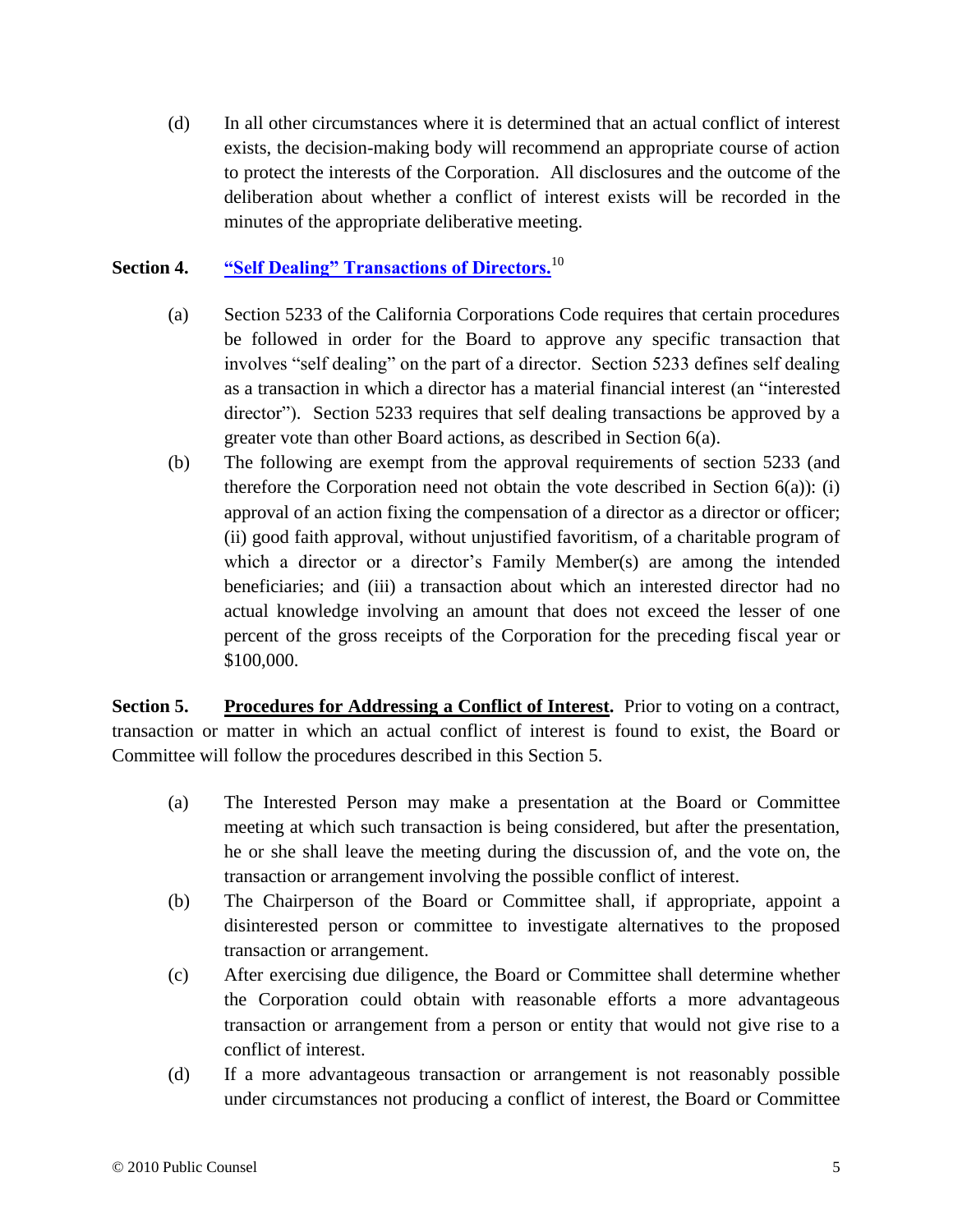shall determine whether the transaction or arrangement is in the Corporation's best interest, for its own benefit, and whether it is fair and reasonable. In conformity with the above determination, the Board shall make its decision as to whether to enter into the transaction or arrangement by the vote described in Section 6.

### **Section 6. Vote Required for Approval of Conflict Transaction.**

- (a) A self dealing transaction must receive prior approval by a vote of a majority of the directors in office, without counting the vote of any interested director, and with knowledge of the material facts of the transaction and the involved director's interest.
- (b) A transaction in which an actual conflict of interest exists but is not a self dealing transaction must receive prior approval by a majority vote of the disinterested directors or Committee members present at a meeting at which a quorum is present.

### **Section 7. Interlocking Directorships.**

Section 5234 of the California Corporations Code permits transactions between corporations having common directors so long as all material facts regarding the transaction and the relevant directorships are known to the respective boards of directors, and the matters are approved in good faith by a vote sufficient without counting the vote of the common director(s). Such transactions are not self dealing transactions subject to Section 4.

### **Section 8. Violations of the Conflict of Interest Policy.**

- (a) If the Board has reasonable cause to believe that an Interested Person has failed to disclose actual or possible conflicts of interest, it shall inform the Interested Person of the basis for such belief and afford the Interested Person an opportunity to explain the alleged failure to disclose.
- (b) If, after hearing the Interested Person's response and after making further investigation as warranted by the circumstances, the Board determines the Interested Person has failed to disclose an actual or possible conflict of interest, it shall take appropriate disciplinary and corrective action.

### **ARTICLE IV. RECORDS OF PROCEEDINGS**

The minutes of the Board or Committee meeting convened to consider a transaction subject to the mitigating procedures described in Article III shall contain: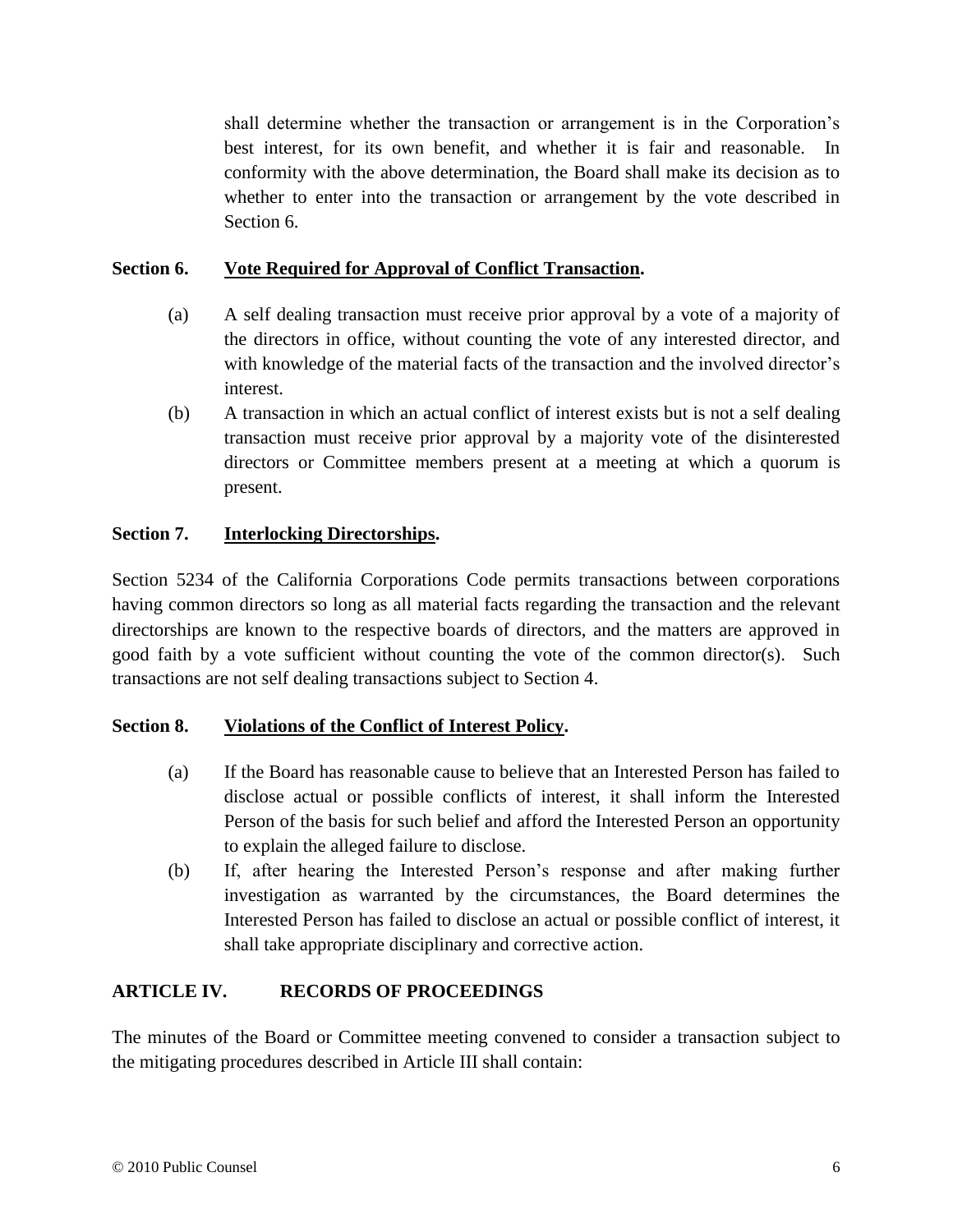- (a) The names of the Interested Persons who disclosed or whom otherwise were found to have a financial or other interest in connection with an actual or possible conflict of interest, the nature of the financial or other interest, any action taken to determine whether a conflict of interest was present, and the Board's or Committee's decision as to whether a conflict of interest in fact existed.
- <span id="page-7-0"></span>(b) The names of the persons who were present for discussions and votes relating to the transaction or arrangement, the content of the discussion, including any alternatives to the proposed transaction or arrangement, and a record of any votes taken in connection with the proceedings.

# **ARTICLE V. [COMPENSATION](#page-14-3)**<sup>11</sup>

**Section 1.** A voting member of the Board who receives compensation, directly or indirectly, from the Corporation for services is precluded from voting on matters pertaining to that member's compensation.

**Section 2.** A voting member of any committee whose jurisdiction includes compensation matters and who receives compensation, directly or indirectly, from the Corporation for services is precluded from voting on matters pertaining to that member's compensation.

**Section 3.** No voting member of the Board or any Committee whose jurisdiction includes compensation matters and who receives compensation, directly or indirectly from the Corporation, either individually or collectively, is prohibited from providing information to any Committee regarding compensation.

# **ARTICLE VI. ANNUAL STATEMENTS**

Each person subject to this Policy shall annually sign a statement on the conflict of interest disclosure form ("Conflict of Interest Disclosure Form," attached as **Schedule 1**) or such other form as the Board adopts, which at a minimum affirms that such person:

- (a) has received a copy of the Policy;
- (b) has read and understands the Policy;
- (c) has agreed to comply with the Policy; and
- (d) understands the Corporation is charitable and in order to maintain its federal tax exemption it must engage primarily in activities which accomplish one or more of its tax-exempt purposes.

In addition, Interested Persons shall make an annual disclosure of on-going relationships and interests that may present a conflict of interest. Disclosures should address current affiliations, as well as past affiliations for the prior two years. Conflict of interest disclosure forms will be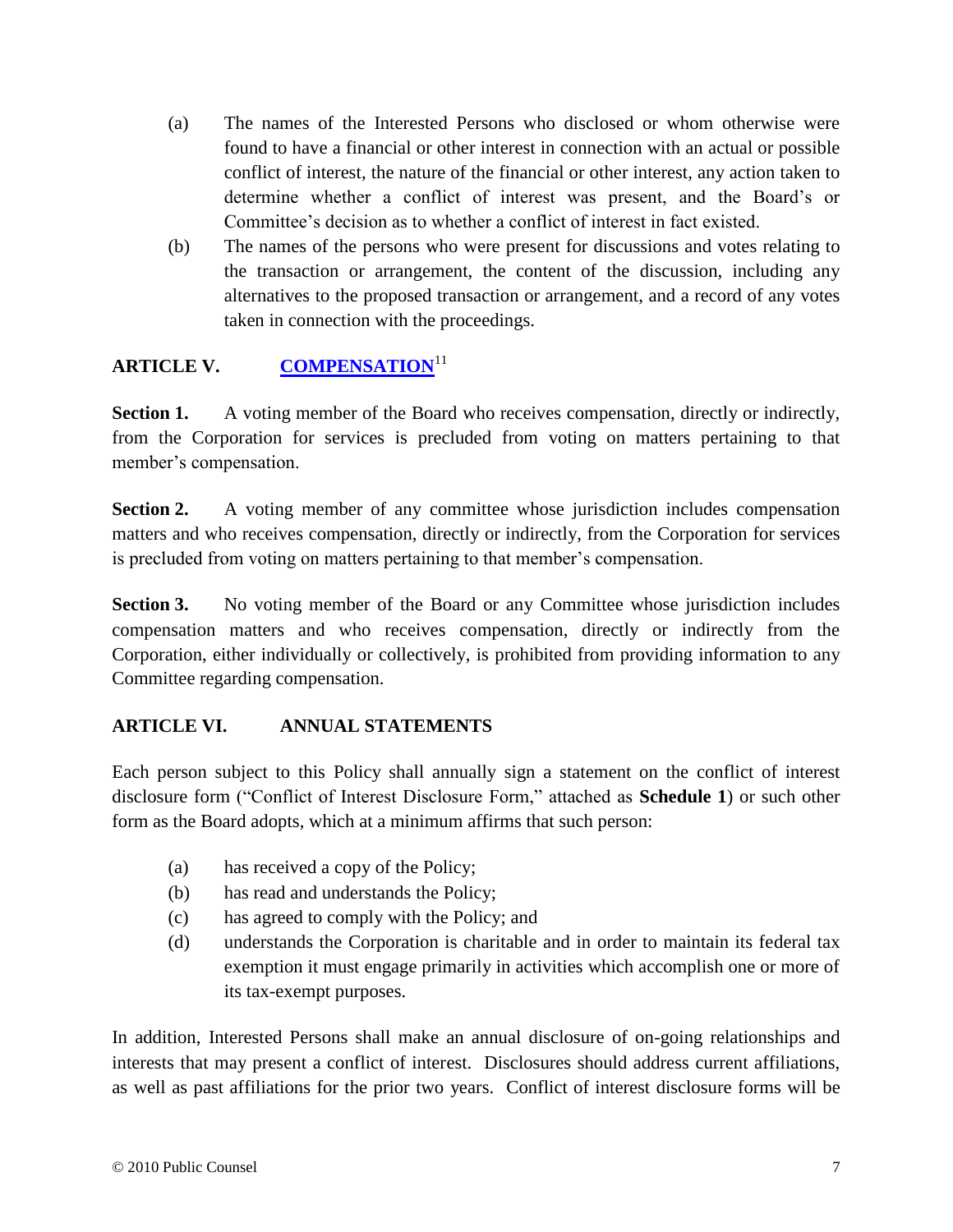submitted to the *[designate recipient of disclosure forms such as the Chairperson of the Audit Committee, Chairperson of the Board, Chairperson of the Executive Committee, Chairperson of the Governance Committee or other]* annually, and when appropriate, at or prior to action on relevant business transactions.

### **ARTICLE VII. PERIODIC REVIEWS**

To ensure the Corporation operates in a manner consistent with charitable purposes and does not engage in activities that could jeopardize its tax-exempt status, periodic reviews shall be conducted. The periodic reviews shall, at a minimum, include the following subjects:

- (a) Whether compensation arrangements and benefits are reasonable, based on competent survey information, and the result of arm's length bargaining; and
- <span id="page-8-1"></span><span id="page-8-0"></span>(b) Whether partnerships, joint ventures and arrangements with management companies conform to the Corporation's written policies, are properly recorded, reflect reasonable investment or payments for goods and services, further charitable purposes and do not result in [inurement, impermissible private benefit](#page-14-4)  [or in an excess benefit transaction.](#page-14-4)<sup>12</sup>

This periodic compensation review shall be in addition to the **Board's statutory obligation to** [periodically review the fairness of compensation,](#page-15-0) including benefits, paid to the President and Chief Financial Officer of the Corporation (i) once such officer is hired; (ii) upon any extension or renewal of the officer's term of employment; and (iii) when the officer's compensation is modified (unless all employees are subject to the same general modification of compensation).<sup>13</sup>

### **ARTICLE VIII. USE OF OUTSIDE EXPERTS**

When conducting the periodic reviews as provided for in Article VII, the Corporation may, but need not, use outside advisors. If outside experts are used, their use shall not relieve the Board of the responsibilities for ensuring periodic reviews are conducted.

# *[ARTICLE IX. [CODE OF ETHICS](#page-15-1)<sup>14</sup>*

*Section 1. Code of Ethics. In conducting business and activities which are connected with the Corporation, an Interested Person shall follow these guidelines:*

<span id="page-8-2"></span>*(a) Ethical Conduct. Be honest and ethical in his or her conduct, including ethical handling of actual or apparent conflicts of interest between personal and professional relationships. An Interested Person should not engage in activities which have or may have the appearance of impropriety or conflict of interest, or that may call into question the actions or integrity of the Corporation, or of the Interested Person as he or she relates to the Corporation.*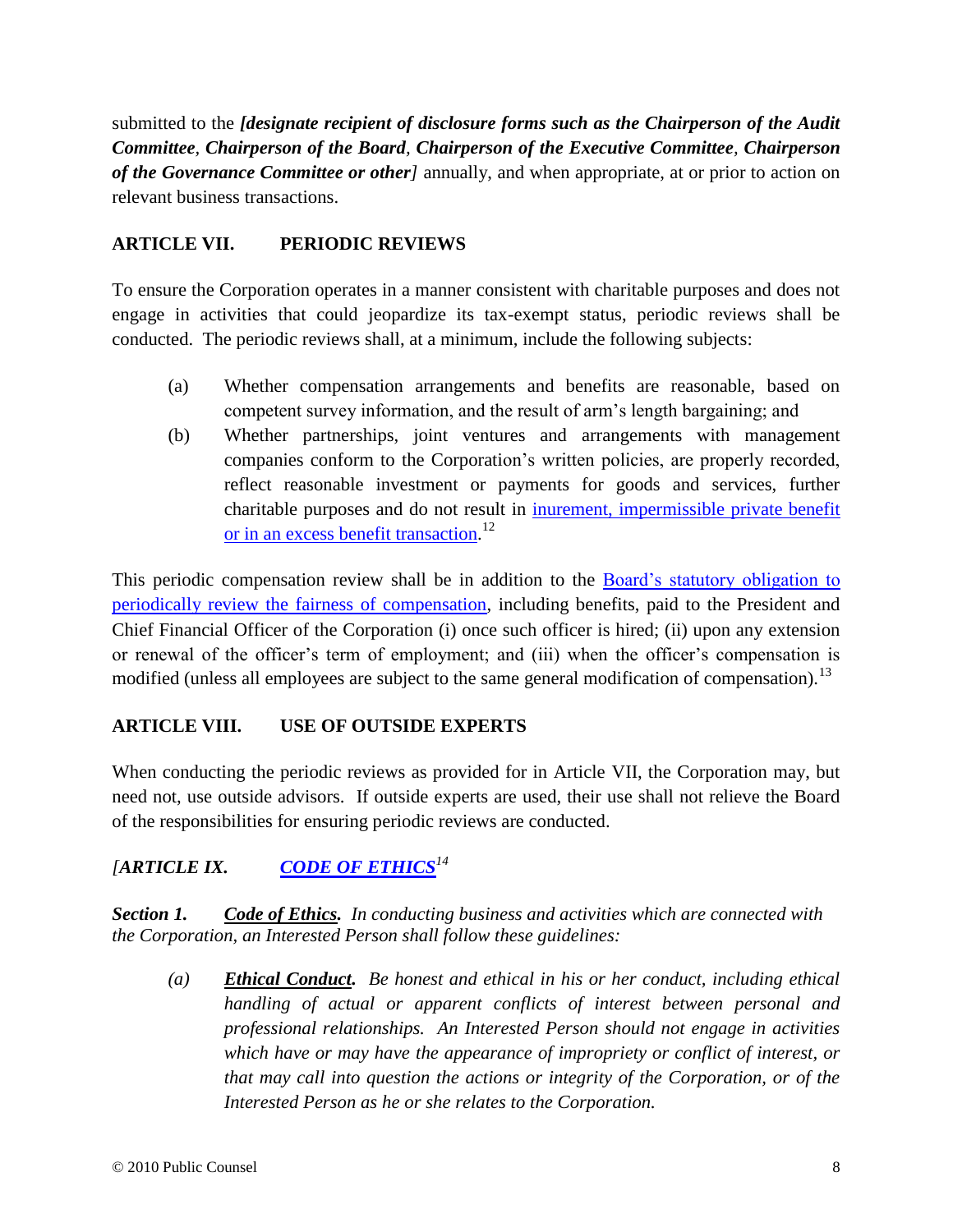- *(b) Legal Compliance. Comply with applicable laws and regulations, including the California Nonprofit Integrity Act of 2004, and report his or her concerns to the appropriate person listed in Article III if it appears that any other director, officer, employee or contractor of the Corporation is not complying with applicable laws or regulations with respect to the Corporation's business.*
- *(c) Confidentiality. Maintain the confidentiality of all internal information about the Corporation, including its donors, clients and beneficiaries, except when authorized or otherwise legally obligated to disclose such information.*
- *(d) Fair Dealing. Deal fairly with the Corporation's staff, donors, volunteers, beneficiaries and suppliers.*
- *(e) Protect Assets. Protect and ensure the proper use of the Corporation's assets, including, its name, goodwill, donor community and reputation.*
- *(f) Personal Influence. Be mindful of the interaction between his or her relationships inside and outside of the Corporation, and not allow inappropriate personal influence over the affairs of the Corporation.*
- *(g) Commitments. Do not "speak for" the Corporation or make or imply commitments by the Corporation without proper internal authorization and communication.*
- <span id="page-9-0"></span>*(h) [Loans.](#page-15-2) The Corporation should not make loans to Interested Persons except to induce persons who have been offered a position to join the Corporation, as approved by the Board.<sup>15</sup>]*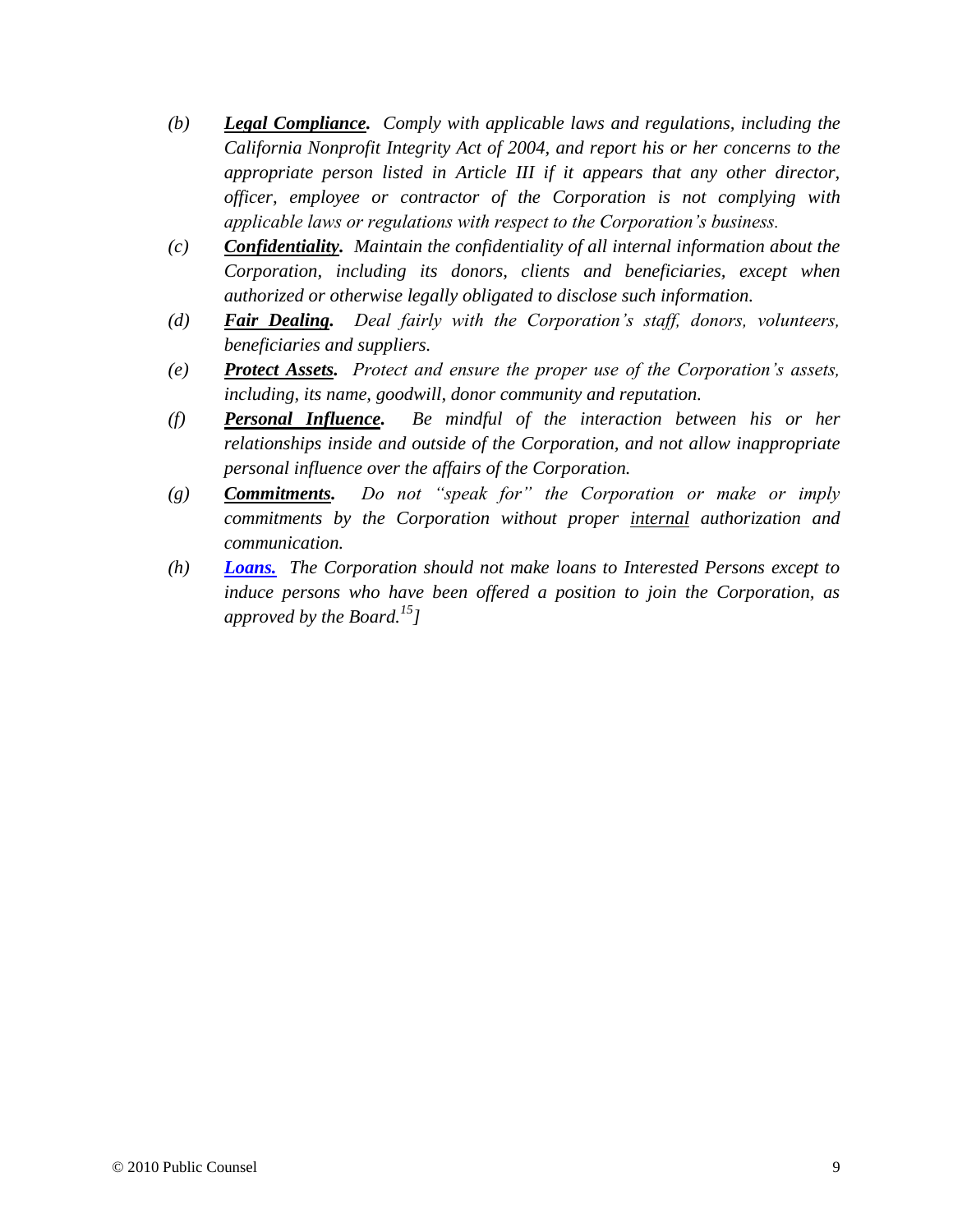### <span id="page-10-0"></span>CONFLICT OF INTEREST *[AND ETHICS]* POLICY

# **SCHEDULE 1: [CONFLICT OF INTEREST DISCLOSURE FORM](#page-15-3)**<sup>16</sup>

The undersigned, as a director, manager, principal, officer, or member of a committee with governing board-delegated powers, of **[Name of Corporation]** (the "Corporation"), acknowledges that:

- 1. he or she has received a copy of the Corporation's Conflict of Interest Policy (the "Policy");
- 2. he or she has read and understands the Policy;
- 3. he or she has agreed to comply with the Policy;
- 4. he or she understands the Corporation is charitable and in order to maintain its federal tax exemption it must engage primarily in activities which accomplish one or more of its taxexempt purposes; and
- <span id="page-10-1"></span>5. the following on-going relationships and interests may present a conflict of interest: (*disclosures should address current affiliations, as well as past affiliations for the prior two years, and should include all of the following: the undersigned's employer, all corporations (nonprofit and for-profit) of which the undersigned is a board member or officer, and the names of such of the undersigned's [Family Members](#page-15-4)<sup>17</sup> or business affiliates or any other relationships the undersigned has which the undersigned believes may present a potential conflict*)

| Name: $\frac{1}{\sqrt{1-\frac{1}{2}} \cdot \frac{1}{2}}$ |                                                                                                                         |  |
|----------------------------------------------------------|-------------------------------------------------------------------------------------------------------------------------|--|
| Title:                                                   | <u> 1980 - Andrea Albert III, politik a postal de la provincia de la provincia de la provincia de la provincia de l</u> |  |
| Signature:                                               |                                                                                                                         |  |
| Date:                                                    |                                                                                                                         |  |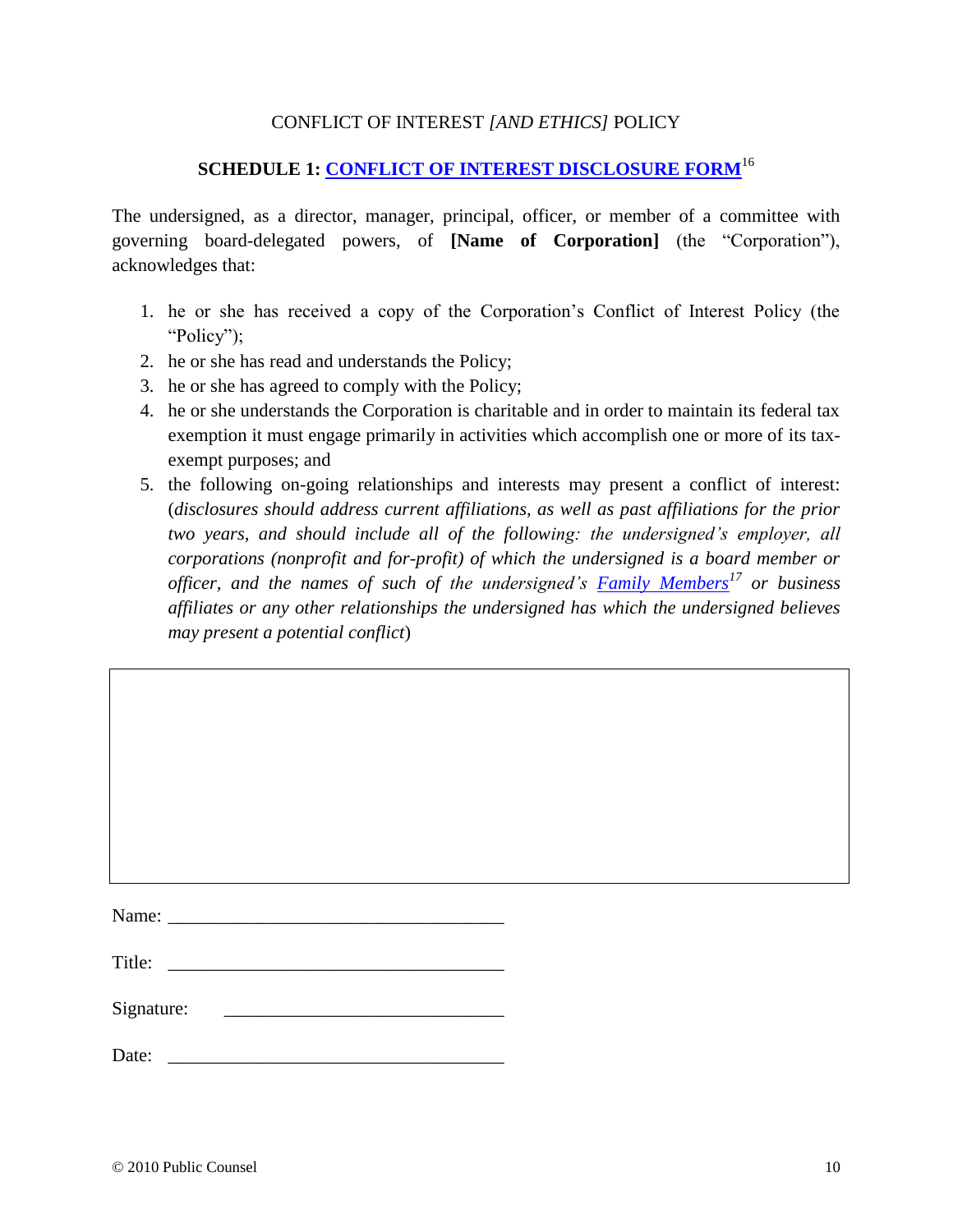<span id="page-11-0"></span><sup>1</sup> **HOW TO USE THIS FORM:** This sample conflict of interest policy, which includes an optional code of ethics component, has been developed for use by small and mid-sized California nonprofits for educational purposes only. The endnotes discuss the applicable law, recommended practices, and why we have included certain language. **Bold**  and *bold italicized* bracketed language in this form indicates that information specific to the corporation adopting the conflict of interest policy must be inserted. *Italicized* bracketed language in this form indicates optional language that should be included only if the corporation is also adopting a code of ethics as a component of its conflict of interest policy.

*Important Note:*In order for a corporation to make a truly informed choice about the procedures that will govern its corporate operations, this sample should not be used "as is." Rather, it should be used as a starting point and be modified after consideration of the explanations in the endnotes and after review of and reconciliation with any conflict of interest provisions that may be contained in the corporation's bylaws, personnel policies, vendor policies, volunteer policies, grant contracts or the contractor prerequisites of governmental agencies. **It is very important that anyone creating a conflict of interest policy for a nonprofit corporation fully understand the mechanics of such a policy, and choose provisions that fit the scope of the corporation's specific operations. Therefore, each user of this form should think through every provision carefully, and should not draft any provisions that will be too burdensome for the corporation to follow under its circumstances.** Further, all directors and officers should be provided with a copy of the policy, and should be fully oriented as to its content in order to understand their respective rights and responsibilities.

The endnotes discuss relevant provisions of law, in effect as of July 2009. The primary sources of law described in these endnotes are (a) the California Nonprofit Corporation Law (California Corporations Code sections 5000 *et seq.)* which is sometimes referred to in these endnotes as "the law," and (b) the Internal Revenue Code of 1986, as amended (U.S. Code Title 26), which is referred to in these endnotes as the "Code."

Occasionally the endnotes refer to annotated bylaws. This resource, also created by Public Counsel's Community Development Project with the support of the Annenberg Foundation, can be found on the Public Counsel website at *[www.publiccounsel.org/tools/publications/files/Annotated\\_Bylaws.pdf.](http://www.publiccounsel.org/tools/publications/files/Annotated_Bylaws.pdf)*

#### Defined terms:

 $\overline{a}$ 

The following terms are defined in these endnotes:

"Code" – Note [1](#page-1-1) "interested person" – Note [10](#page-5-0) (Cal. Corp. Code  $\S$  5227(a) definition) "Interested Person" – Note [5](#page-1-2) (conflict of interest policy definition) "IRS" – Note [2](#page-1-3) "the law" – Note [1](#page-1-1)

<span id="page-11-1"></span> $\frac{\alpha}{\alpha}$ <sup>2</sup> While acknowledging that it cannot enforce governance practices, the Internal Revenue Service (IRS) has for many years taken the position that adoption of a conflict of interest policy is an indication of good governance practices and correlates positively with the likelihood that a  $\S501(c)(3)$  organization will comply with the requirements necessary to maintain tax exempt status. IRS encouragement to adopt a conflict of interest policy begins when a nonprofit corporation first applies for recognition of tax exempt status under  $\S501(c)(3)$  of the Code. The IRS strongly suggests that a corporation adopt a conflict of interest policy to make sure that any transactions where a director or officer has a material financial interest will be approved by the disinterested directors. IRS Form 1023 asks whether the applicant nonprofit has adopted a conflict of interest policy that is similar to the sample policy the IRS includes in the form's instructions. If the corporation does not adopt the sample language, it will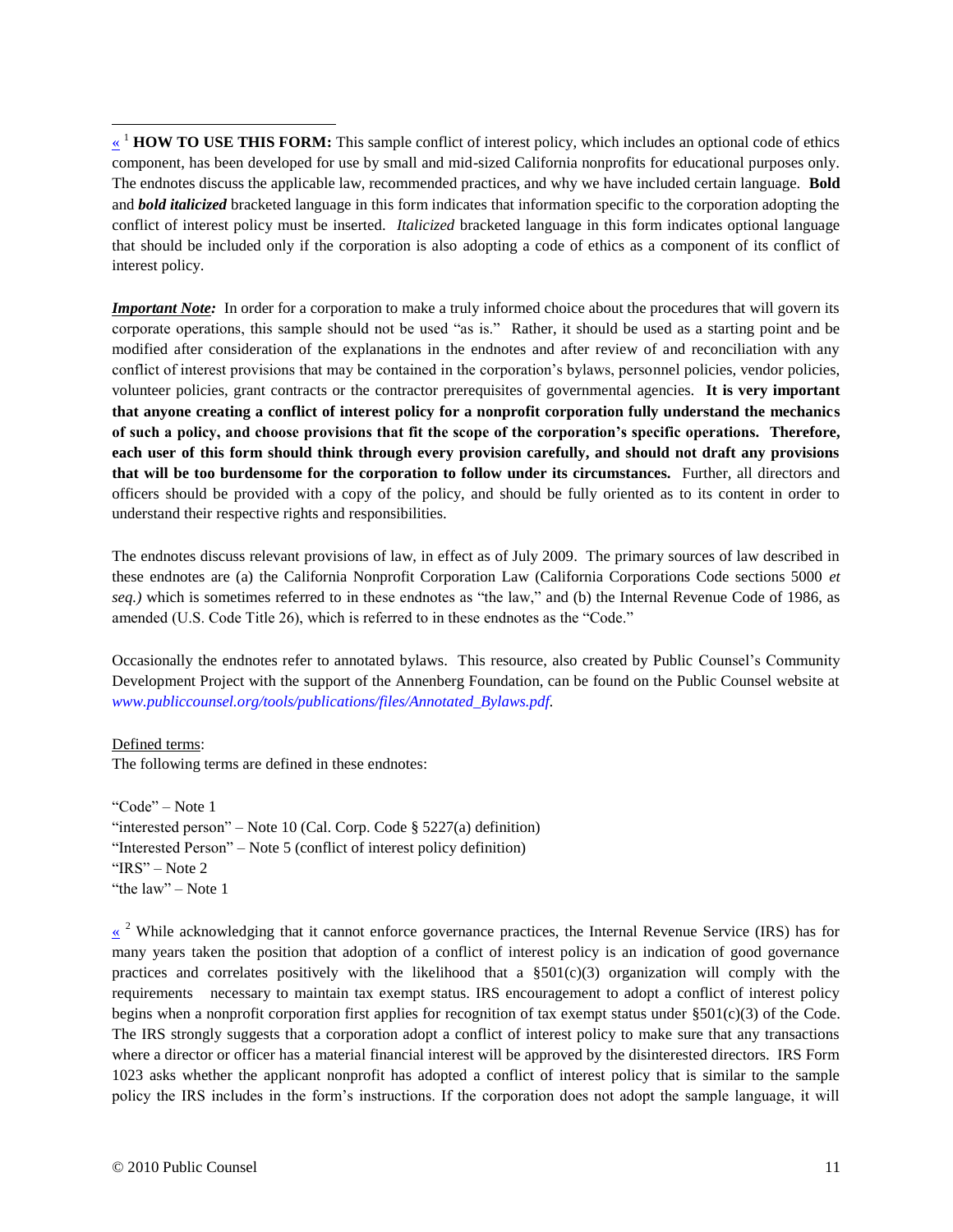either have to adopt its own separate conflict of interest policy, add conflict of interest provisions to its bylaws, or explain in detail why it has not done any of these three options.

Public Counsel's annotated bylaws for public benefit nonprofit corporations and many other form bylaws utilized by California public benefit nonprofit corporations include language that models the provision in the California Corporations Code that addresses director self dealing transactions *[Cal. Corp. Code § 5233]* and can serve as a conflict of interest policy for IRS purposes. However, more comprehensive resolution of potential conflict of interest issues is often better handled in a stand-alone policy, particularly if the organization seeks to address conflicts that are not only financial in nature. Adopting a stand-alone policy also has another practical benefit. A  $\S501(c)(3)$ organization has a continuing obligation to report significant changes to its organizing documents, including its bylaws, to the IRS. If the conflict of interest policy is contained in the organization's bylaws and is subsequently amended, such a change would need to be reported. If the organization decided to amend a stand-alone conflict of interest policy not contained in the bylaws by board resolution, such an amendment would not need to be reported (see instructions to Form 990, Part VI, Line 4, available at *[www.irs.gov/pub/irs-pdf/i990.pdf#page=18](http://www.irs.gov/pub/irs-pdf/i990.pdf#page=18)*).

**Form 990:** Section 501(c)(3) organizations that are required to file the annual informational tax return Form 990 will also be confronted with the question of whether, as of the end of the organization's tax year, the organization has adopted a conflict of interest policy (Form 990, Part VI, Line 12a, available at *[www.irs.gov/pub/irs](http://www.irs.gov/pub/irs-pdf/f990.pdf#page=6)[pdf/f990.pdf#page=6](http://www.irs.gov/pub/irs-pdf/f990.pdf#page=6)*).

The instructions to Form 990 describe a conflict of interest policy as:

A policy that defines conflict of interest, identifies the classes of individuals within the organization covered by the policy, facilitates disclosure of information that may help identify conflicts of interest, and specifies procedures to be followed in managing conflicts of interest. A conflict of interest arises when a person in a position of authority over an organization, such as an **officer**, director, or manager, may benefit financially from a decision he or she could make in such capacity, including indirect benefits such as to **family members** or businesses with which the person is closely associated. For this purpose, a conflict of interest does not include questions involving a person's competing or respective duties to the organization and to another organization, such as by serving on the boards of both organizations, that do not involve a material financial interest of, or benefit to, such person.

Thus, if an organization decides to edit this form policy or use another form, the organization should make sure that the policy it ultimately adopts at a minimum addresses all of the issues outlined in the IRS definition. It should be noted, however, that this form addresses issues of potential conflict in addition to those involving a material financial interest.

<span id="page-12-0"></span>[«](#page-1-5) <sup>3</sup> This form policy includes an optional code of ethics. According to the Panel on the Nonprofit Sector's *Principles for Good Governance and Ethical Practices, [www.nonprofitpanel.org/report/principles/Principles\\_Guide.pdf](http://www.nonprofitpanel.org/report/principles/Principles_Guide.pdf)*, a charitable organization should have a formally adopted, written code of ethics with which all of its directors or trustees, staff and volunteers are familiar and to which they adhere:

Adherence to the law provides a minimum standard for an organization's behavior. Each organization should also have a code of ethics that outlines the practices and behaviors that its staff, board, and volunteers agree to follow. The adoption of such a code, though not required by law, helps demonstrate the organization's commitment to carry out its responsibilities ethically

 $\overline{a}$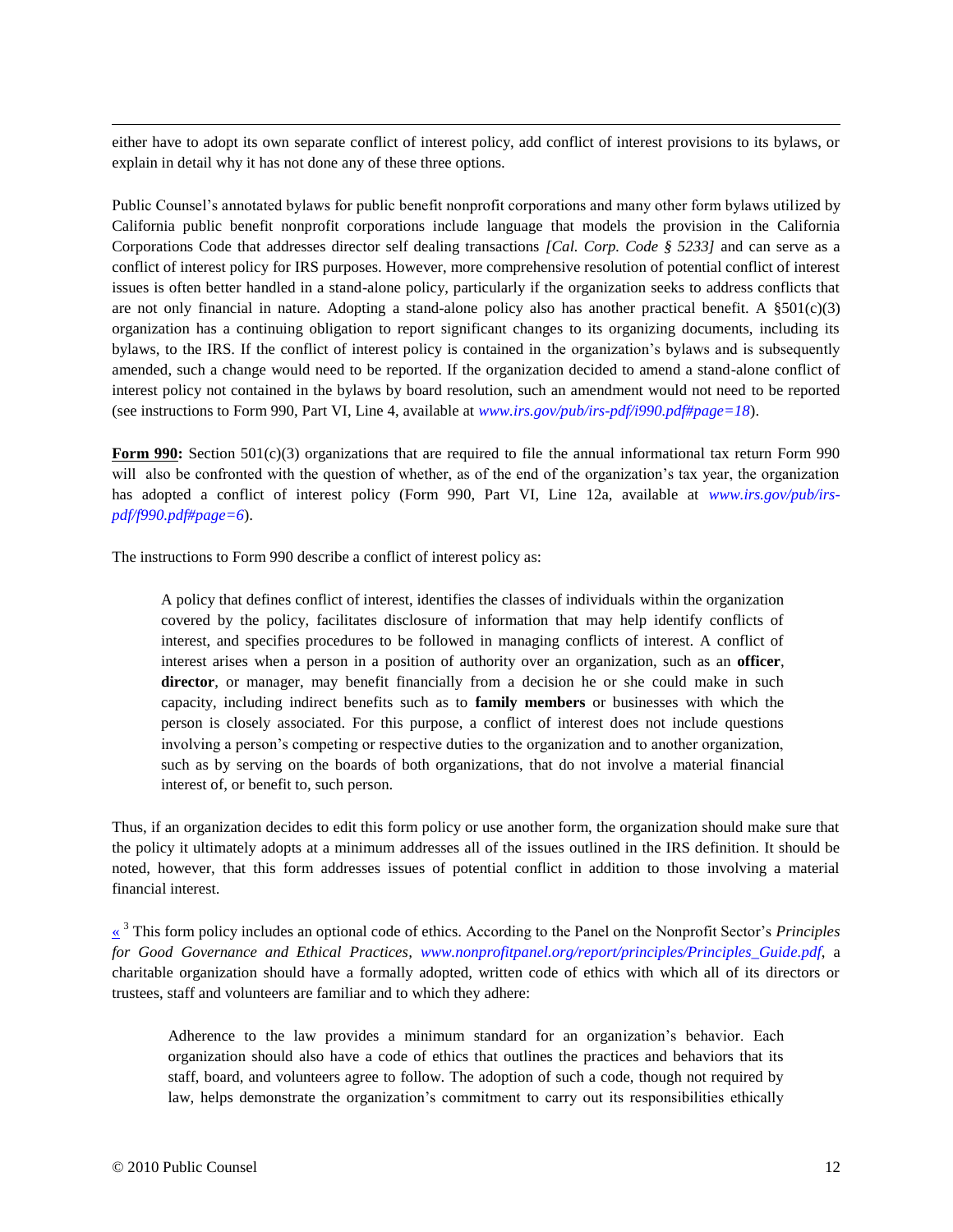and effectively. The code should be built on the values that the organization embraces, and should highlight expectations of how those who work with the organization will conduct themselves in a number of areas, such as the confidentiality and respect that should be accorded to clients, consumers, donors, and fellow volunteers and board and staff members.

As stated by the Nonprofit Sector, the process by which a code of ethics is adopted and implemented can be just as important as the code itself. The board and staff should be active participants in developing, drafting, adopting, and implementing a code that fits the organization's characteristics. It should then be complemented by policies and procedures that describe how the principles in the code will be put into practice. For that reason, the code contained in Article IX of this form is included by way of example only and should not automatically be adopted as a component of a corporation's conflict of interest policy without appropriate board and staff review. This section and all internal references to an ethics policy are optional and can be deleted.

<span id="page-13-0"></span> $\frac{\alpha}{\alpha}$ <sup>4</sup> As alluded to in Note [1,](#page-1-1) this policy may not be the only expression of the corporation's procedure for dealing with conflicts of interest. In addition to statutes that govern conflict of interest issues, it is not unusual for conflict of interest provisions to be contained in a corporation's bylaws, personnel policies, vendor policies, volunteer policies, grant contracts or in the contractor prerequisites of governmental agencies. This sentence serves as a reminder that potentially incompatible conflict of interest provisions must be reconciled in some manner, either by a provision such as this one or through the adoption of a more comprehensive policy that attempts to address all of the potential sources of conflict in a single document.

<span id="page-13-1"></span> $\frac{\kappa}{\sigma}$ <sup>5</sup> The duty of loyalty requires a director to act in the interest of the corporation, rather than in the personal interest of the director or some other person or organization. In particular, the duty of loyalty requires a director to avoid conflicts of interest that are detrimental to the corporation. The IRS recommends that organizations adopt a written conflict of interest policy to address potential conflicts of interest involving their directors, officers, and other employees. The IRS defines a conflict of interest as arising when a person in a position of authority over an organization, such as an officer, director, or manager, may benefit financially from a decision he or she could make in such capacity, including indirect benefits such as to family members or businesses with which the person is closely associated. This policy defines a potentially Interested Person as a "director, manager, principal, officer, or member of a committee with governing board-delegated powers." This policy may be modified to apply in a more comprehensive manner, and if so, the corporation will need to determine the appropriate scope of coverage intended by this policy and amend this definition accordingly. If the policy is intended to cover persons who are also employees of the corporation, it will be necessary to determine whether they are subject to conflict of interest procedures described in the corporation's personnel policy, and to reconcile any incompatible provisions or reporting procedures.

<span id="page-13-2"></span>[«](#page-3-0) <sup>6</sup> A conflict of interest policy must describe the corporation's procedure for managing a disclosed potential conflict of interest. The procedure begins with identification of the party to whom a potential conflict is reported, and the party that will determine if a conflict of interest requiring further management exists. This "screening" decision could be made by any individual or group of individuals that the corporation determines can render a disinterested opinion as to whether an actual conflict of interest exists, such as the Audit Committee, the Governance Committee, a sub-committee of the full board, members of the Executive Committee, or specific officers or committee chairs.

<span id="page-13-3"></span> $\frac{\alpha}{\alpha}$ <sup>7</sup> This section identifies possible persons to whom a disclosure of a potential conflict of interest can be made. Each corporation adopting a conflict of interest policy will need to determine whether the persons named in this section are the appropriate parties to receive such disclosures. The person receiving disclosure of a potential conflict of interest need not be the person who will decide in the first instance whether an actual conflict exists.

 $\overline{a}$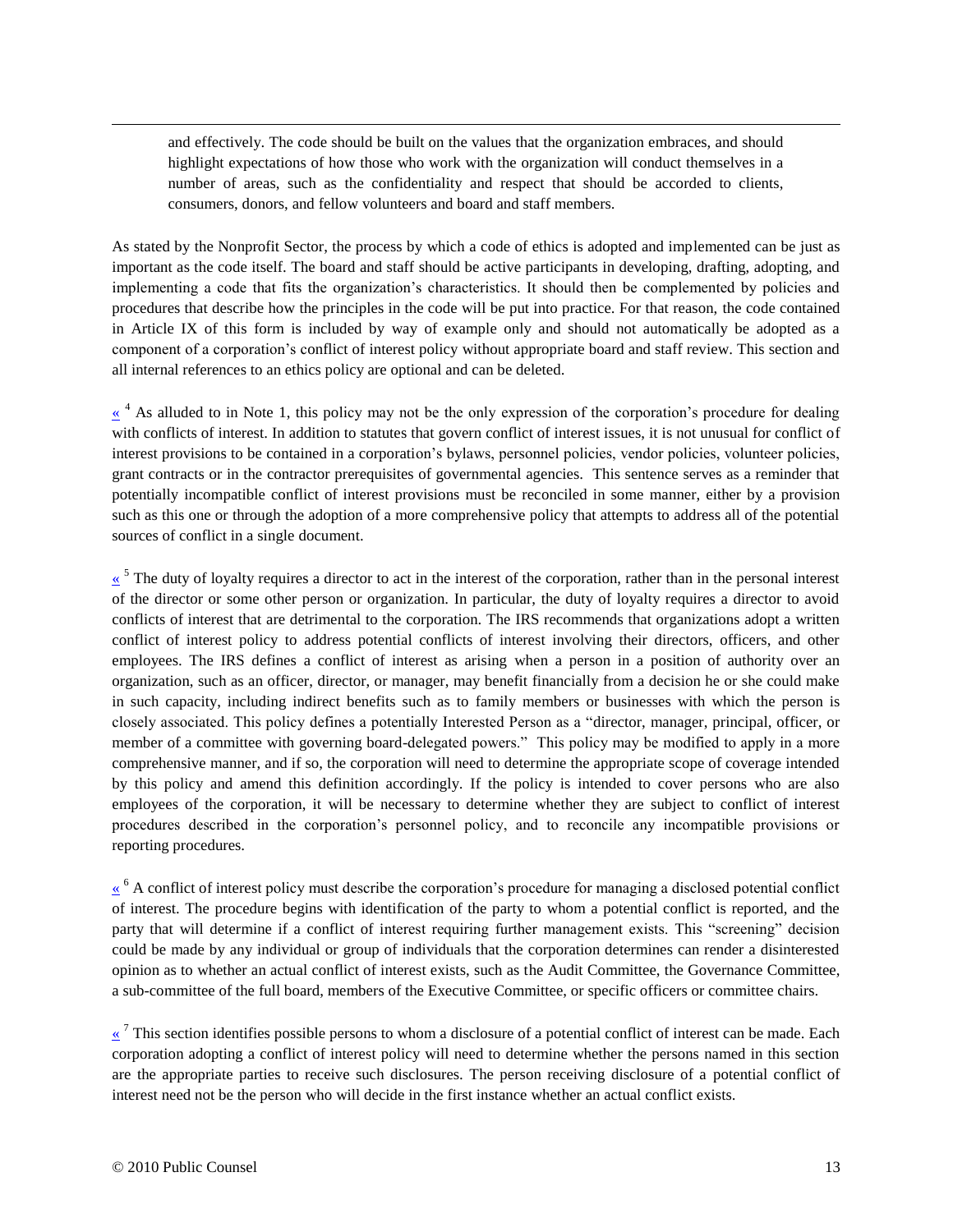<span id="page-14-0"></span><sup>8</sup> This section describes a procedure for evaluating whether a potential conflict is actual or material. Relevant factors might include:

- (a) the proximity of the person to the decision-making authority of the other entity involved in the transaction;
- (b) the amount of the financial interest or investment (i.e., is it truly *de minimis?*); and
- <span id="page-14-2"></span><span id="page-14-1"></span>(c) the degree to which the person might benefit personally if a particular transaction were approved.

Additional guidance for the decision-makers may be added to this section, such as a dollar-based definition of materiality. If the corporation decides to include a code of ethics with this policy, then the provisions of the code will also serve to inform the decision-makers about whether the potential conflict is consistent with the ethical principles that serve as a framework for persons governed by this policy to measure their business conduct.

 $\frac{8}{3}$  Consider whether to include a specified dollar amount that will be considered de minimis.

 $\frac{10}{10}$  The statutory procedure for addressing a self dealing transaction of a director is separately stated in this policy because the margin for approval, the positive "vote of a majority of the directors in office," is a higher standard than may otherwise be required in other conflict of interest contexts. (Compare with Section 5, where approval of a transaction between the corporation and an Interested Person can occur "by a majority vote of its disinterested members present at the meeting.") If the corporation is willing to apply the higher standard to all transactions implicating a conflict of interest, then Sections 4 and 5 could be redrafted as a single procedure.

<span id="page-14-3"></span> $\frac{1}{x}$ <sup>11</sup> This provision may need to be modified to reflect the actual compensation policy of the corporation with respect to its directors. Many  $\S501(c)(3)$  corporations make the policy determination that directors will not be compensated for services rendered to the corporation as directors, except that directors may be reimbursed for expenses incurred in the performance of their duties to the corporation, in reasonable amounts as approved by the board.

If directors are to be compensated for rendering services to the corporation in a capacity other than as directors, remember that not more than 49% of the persons serving as directors may be "interested persons" which, for this purpose only, means:

- (a) any person currently being compensated by the corporation for services rendered to it within the previous 12 months, whether as a full or part-time officer or other employee, independent contractor, or otherwise, excluding any reasonable compensation paid to a director as director; or
- <span id="page-14-4"></span>(b) any brother, sister, ancestor, descendant, spouse, brother-in-law, sister-in-law, son-in-law, daughter-in-law, mother-in-law, or father-in-law of any such person.

#### *[Cal. Corp. Code § 5227(a)]*

 $\overline{a}$ 

 $\frac{\alpha}{\alpha}$ <sup>12</sup> To maintain its tax exemption under §501(c)(3) of the Code, the corporation must ensure that all compensation paid to any person, especially officers and other insiders, is reasonable and does not constitute a private benefit. Thus, as a best practice the board should establish procedures to ensure that all salaries paid are reasonable, such as setting salary ranges, or requiring the chief executive to set salaries based on comparable salaries paid by other corporations and share those comparables with the board.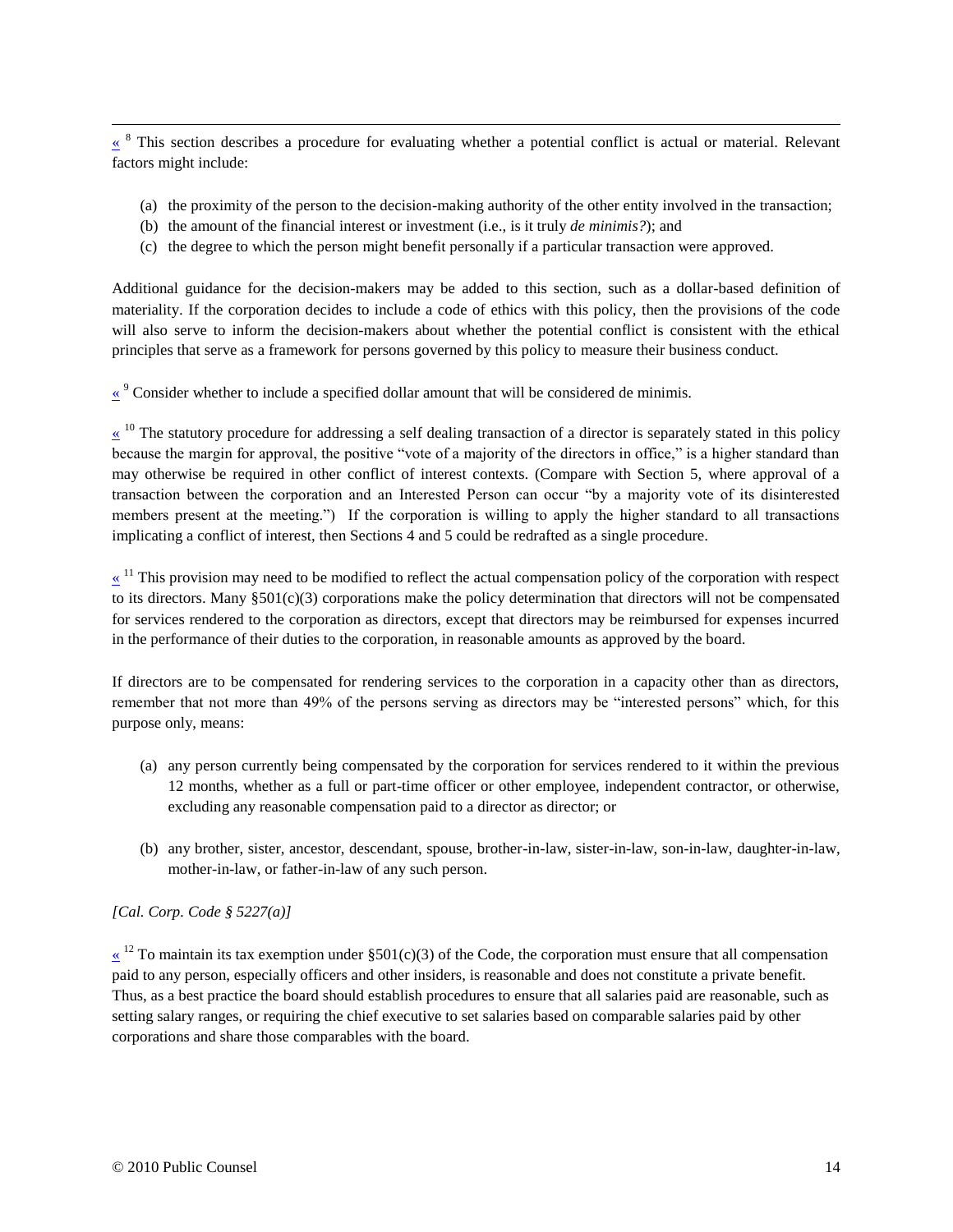<span id="page-15-0"></span> $\frac{\alpha}{\alpha}$ <sup>13</sup> California charitable corporations must have their board (or an authorized board committee) review and approve the compensation of the chief executive officer or president, and the compensation of the chief financial officer or treasurer, to ensure that the payment is "just and reasonable." *[Cal. Gov. Code § 12586(g)]*

<span id="page-15-2"></span> $\frac{1}{4}$  If the corporation decides not to include a code of ethics within its conflict of interest policy, this Article IX should be deleted in its entirety. References to "ethics," "ethics policy," "Code of Ethics" and "ethical question" will also need to be identified and deleted throughout the document.

 $\frac{15}{15}$  The law prohibits loans to directors and officers unless approved by the California Attorney General. There are a few limited exceptions to this rule, including for advancement of expenses, payment of life insurance premiums or a secured loan to help the director or officer finance the purchase of a principal residence (only if this is necessary to retain the director or officer's services). *[Cal. Corp. Code § 5236(a)]*

<span id="page-15-3"></span> $\frac{16}{16}$  The format of this sample annual disclosure questionnaire is very short and simple, but squarely places the burden of understanding the nuances of the policy and appropriately disclosing potential conflicts of interest on the person who fills out the form. Some corporations trade brevity for the hope of a greater likelihood of relevant disclosure by leading the director, officer or other person with disclosure obligations through a long series of fill-in questions, such as "name any corporations (nonprofit and for-profit) of which you are a board member or officer," "name any family members you believe present the potential for conflict of interest," "identify persons with whom you have a business relationship who also transact business with this corporation." The decision about which approach to follow often depends on the culture of the corporation and on which form most likely will be timely completed and turned in.

In addition to conflict of interest policy expectations for annual disclosure, the IRS Form 990 requires filing organizations to disclose certain relationships, arrangements and transactions involving conflicts of interest and independent decision-making by their governing bodies. Some nonprofit corporations view the annual conflict of interest questionnaire as an opportunity to gather required Form 990 information as well. The Form 990 disclosure requirements focus on the following three categories:

- (a) interested persons (i.e., those who may possess conflicts of interest);
- (b) independent directors (i.e., those who are independent of the corporation); and
- <span id="page-15-4"></span>(c) relationships among directors, officers and key employees (i.e., transactions or relationships between two persons, rather than relationships with the corporation).

For more information, please refer to the Form 990 instructions, available at *[www.irs.gov/pub/irs-pdf/i990.pdf](http://www.irs.gov/pub/irs-pdf/i990.pdf)*.

 $\frac{17}{17}$  "Family Member" is defined for the purpose of this disclosure questionnaire in Article II, Section 2 of the policy as "spouse, parent-in-law, ancestors, brothers and sisters (whether whole or half blood), children (whether natural or adopted), grandchildren, great-grandchildren, and spouses of brothers, sisters, children, grandchildren, and greatgrandchildren." This list is derived from the definition of "family member" referenced throughout the instructions to the IRS Form 990 in the context of questions about (i) whether an organization has made loans, grants or other financial assistance to certain "interested persons" directly or through family members, (ii) whether a director cannot be considered "independent" because of a family relationship and (iii) whether the organization has engaged in certain direct or indirect business transactions involving current or former directors, officers, managers or their family members.

<span id="page-15-1"></span> $\overline{a}$